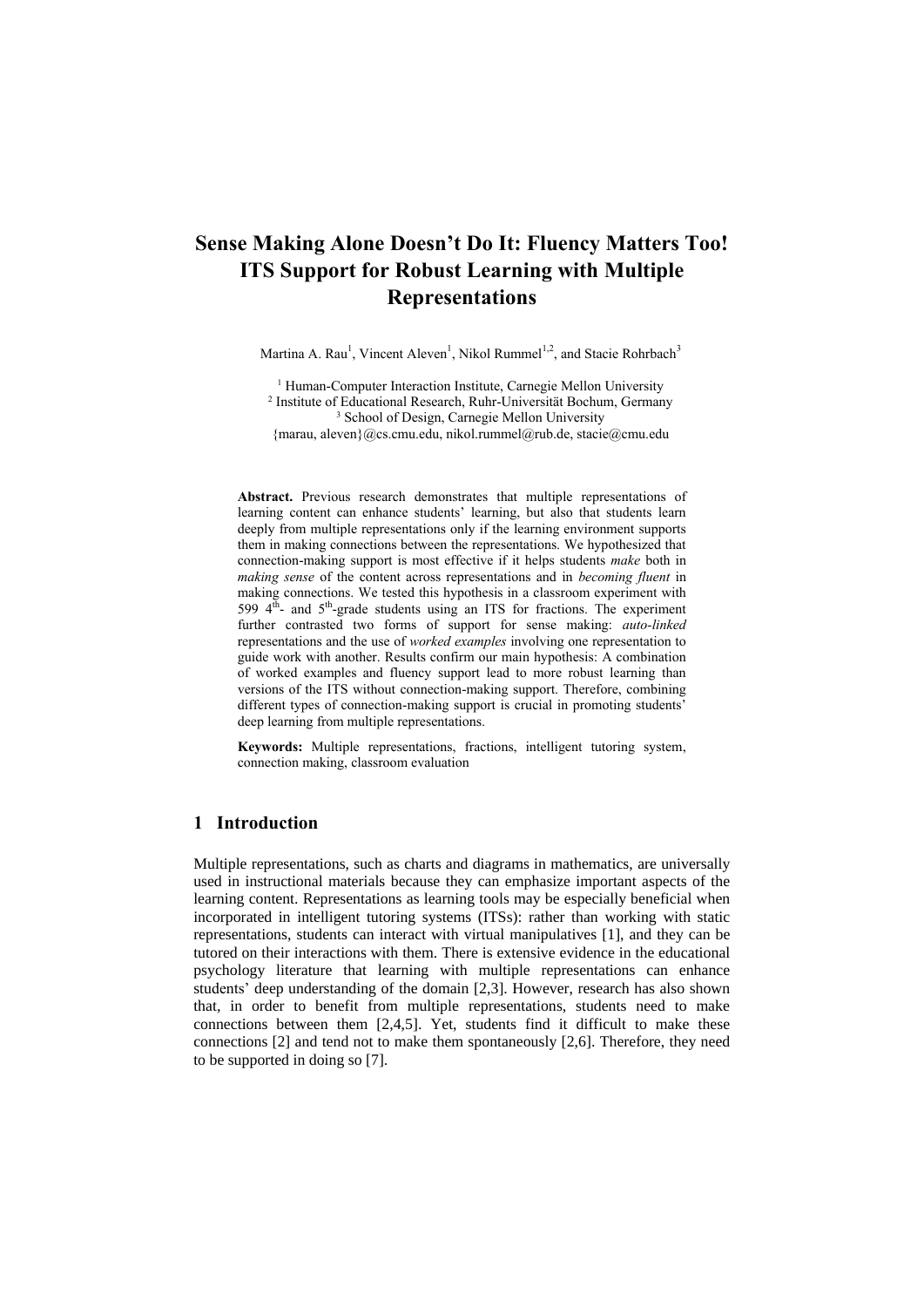In the domain of fractions, multiple representations such as circles, rectangles, and number lines are commonly used [8]. Each representation provides a different conceptual view on fractions [9]. In order to gain a deep understanding of fractions, students need to understand the conceptual views presented by each representation, and they need to relate the representations to one another [8,10]. Being able to relate these different representations is key to developing a deep understanding of fractions (e.g., as numbers that have magnitudes), which is an important educational goal [10].

A crucial question when designing learning environments that use multiple representations is therefore what kind of connection-making support will promote deep learning. Following the KLI theoretical framework for robust learning [11], we distinguish between two types of learning processes: *sense-making* processes and *fluency-building* processes. *Making sense of connections* means (in the case of fractions) that students conceptually understand how different representations relate to each other (e.g., *why* two representations show the same fraction). *Fluently making connections* means to fast and effortlessly relate different representations (e.g., representations that show the same value). Prior research on how best to support students in making connections between multiple representations has focused only on supporting sense-making processes, for instance, by supporting students in relating corresponding elements of representations at a structural level [12]. However, both types of learning processes may be necessary in order to develop competence in a complex domain [11]. Applying this notion to learning with multiple representations, we hypothesize that students learn most robustly when, in addition to being supported in making sense of connections between multiple representations, they are supported in fluently making connections between multiple representations.

A crucial question regarding sense-making support is further: how much automated support should students receive from the system [2]? On the one hand, providing students with auto-linked representations (AL), in which the system, rather than the student, connects and updates representations, has been shown to enhance learning in complex domains [5]. On the other hand, research has demonstrated that students should actively create connections between representations, rather than passively observing correspondences [13]. Thus, we compare two ways of sensemaking support, one in which the tutor demonstrates connections (i.e., auto-linked representations, AL), one in which more of that burden falls on the student. A wellresearched way of supporting active sense-making processes is to provide students with worked examples (WEs), that is, solved problems with solution steps shown [14]. WEs have been shown to be effective in many domains [14], and have been used in ITSs (e.g., [15]). Berthold and Renkl [16] compared students' learning from multirepresentational WEs to single-representation WEs and found that multiple representations can enhance students' learning from WEs. However, to our knowledge, WEs have not yet been used as a means to support students in making connections between multiple representations. In our study, students use a WE that uses a more familiar representation as a guide to solve an isomorphic problem that involves a less familiar representation. As they integrate the example problem and the new problem, they can make connections between the two representations. We hypothesize that WE support (compared to AL support) will be the more effective type of sense-making support in promoting students' learning of fractions, since students have to engage more actively in making connections.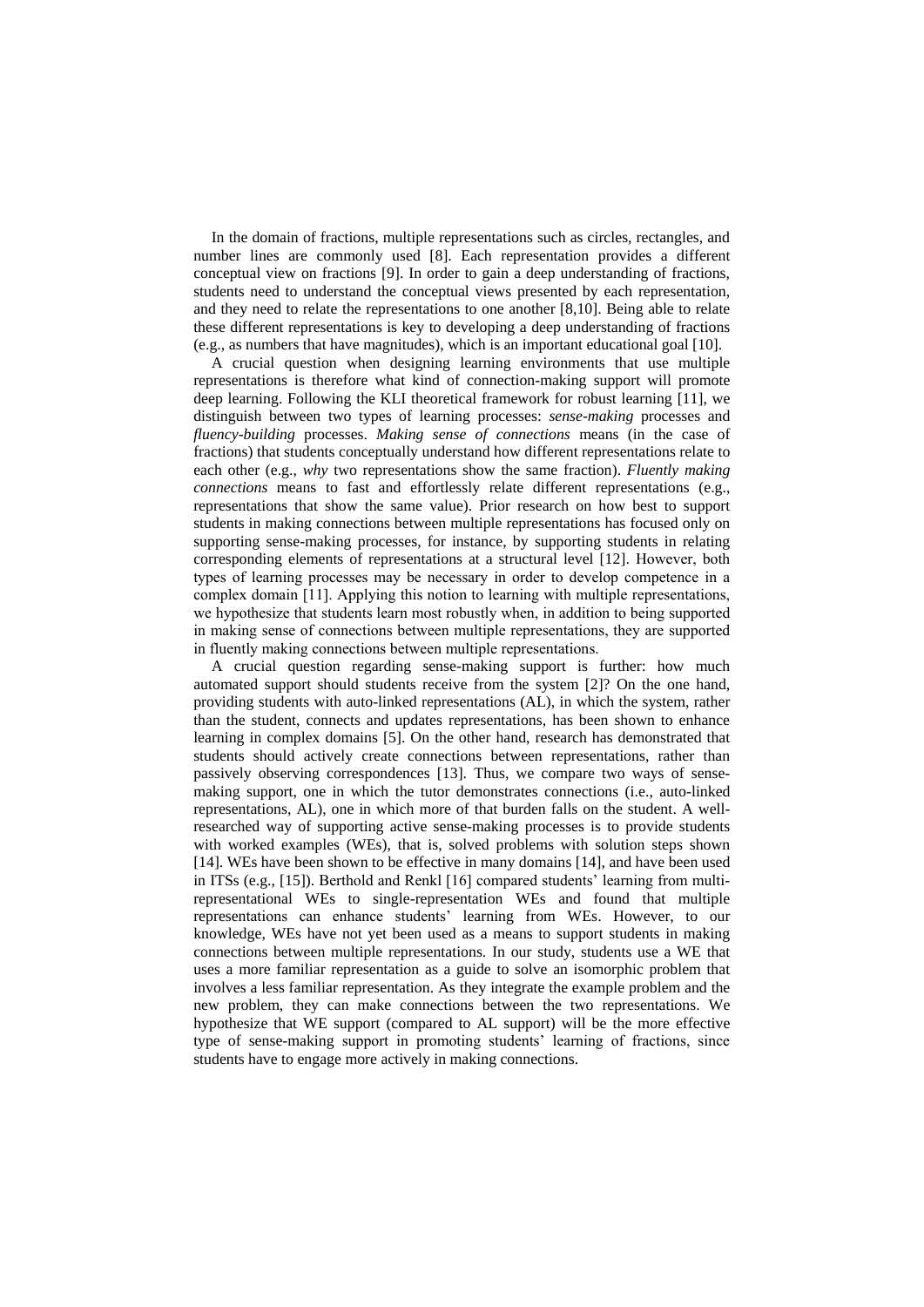We address these hypotheses in the context of a proven ITS technology, namely, Cognitive Tutors [17]. The Fractions Tutor has been tested and iteratively improved based on five experimental studies with almost 3,000 students. Although Cognitive Tutors have been widely researched with middle- and high-school students [18] (e.g., Rittle-Johnson and Koedinger [19] report on a study in which 6<sup>th</sup>-graders used a Cognitive Tutor for fractions), the effectiveness of Cognitive Tutors and other ITSs for elementary-school students remains under-researched.

We conducted a classroom experiment to investigate the effects of sense-making support for connection making and of fluency support for connection making on students' understanding of fractions. 599  $4<sup>th</sup>$  and  $5<sup>th</sup>$  grade students worked with the Fractions Tutor during their regular mathematics class. Students either received sensemaking support for connection making (AL or WE) or not. This factor was crossed with a second experimental factor, namely, whether or not students received fluency support for connection making. Since many education researchers and practitioners emphasize the importance of helping students understand number lines [8,10], we included a version of the Fractions Tutor that provides only a number line as a control condition.

# **2 Methods**



### **2.1 Fractions Tutor**

**Fig. 1.** Example of sense-making support: worked-example problem.

The ITS used in the present study used three different interactive representations of fractions: circles, rectangles, and number lines. Each representation emphasizes certain aspects of different conceptual interpretations of fractions [9]. The circle as a part-whole representation depicts fractions as parts of an area that is partitioned into equally-sized pieces. The rectangle is a more elaborate part-whole representation as it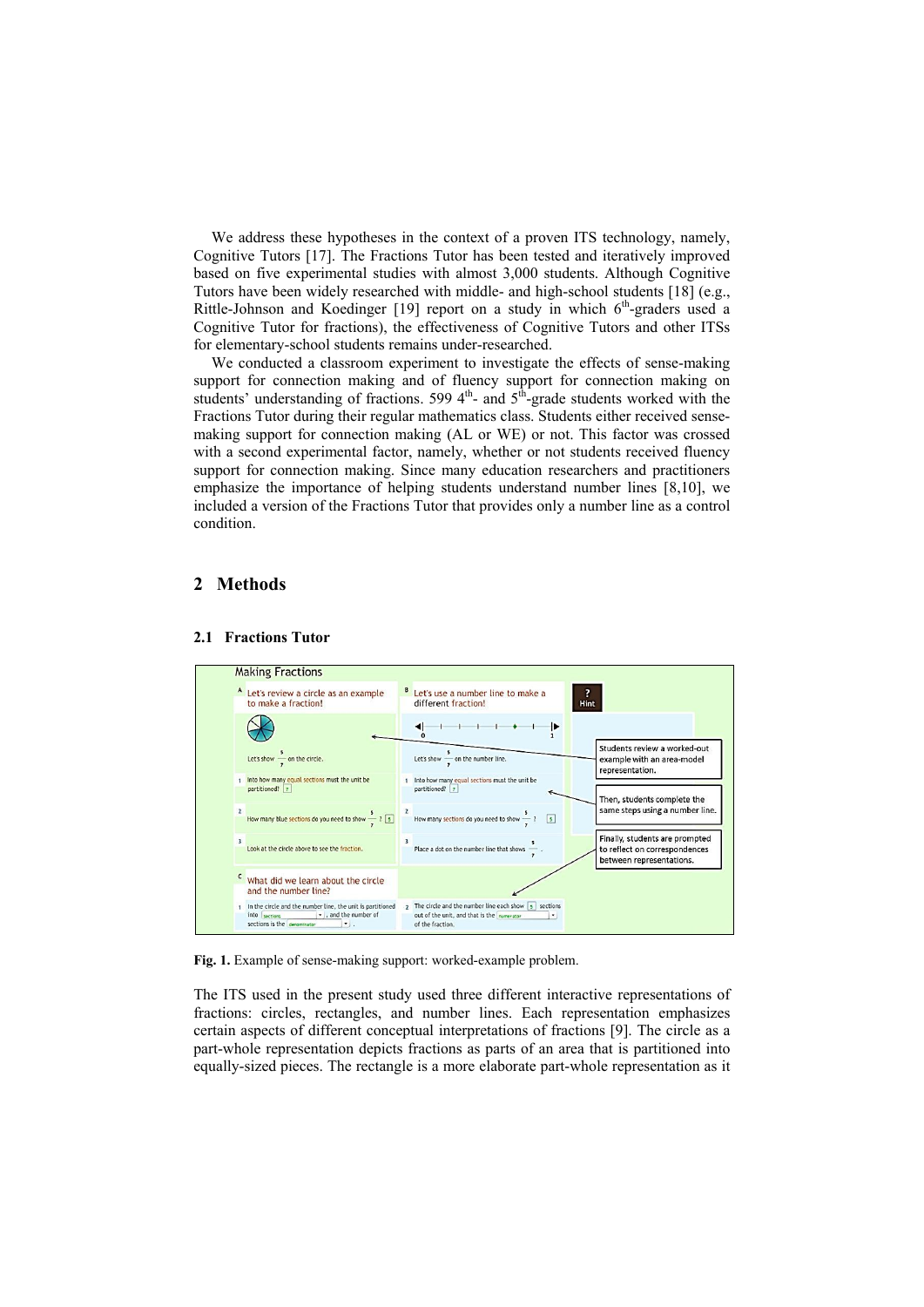can be partitioned vertically and horizontally. At the same time, it does not have a standard shape for the unit, like the circle does. Finally, the number line is considered a measurement representation and thus emphasizes that fractions can be compared in terms of their magnitude, and that they fall between whole numbers.

The Fractions Tutor covers a comprehensive set of ten topics including interpreting representations, reconstructing the unit of fraction representations, improper fractions from representations, equivalent fractions, fraction comparison, fraction addition and subtraction. In our classroom study, students in all conditions first worked on six introductory problems that introduced the representations. They then worked on eight problems per fractions topic, yielding a total of 80 tutor problems. The sequence of tutor problems included both single-representation problems and (in the connectionmaking support conditions) multiple-representation problems.

To support students in making connections between the different representations, we created three new types of tutor problems. WE problems and AL problems were designed to provide sense-making support. Each was designed to emphasize conceptual correspondences between the two representations. In the WE problems (see Fig. 1), an example of a solved problem with a familiar representation (i.e., circle or rectangle) was displayed on the left. This worked example contained filled-in answers for all except for the last step. After the student filled in the last step of the worked example, an isomorphic problem with a less familiar representation (number line) showed up on the right. The worked example served to guide students' work on this problem. To solve the problem, students manipulated the interactive number line. The AL problems followed the same side-by-side format with problem steps lined up, but there was no WE. Rather, as students completed the steps in the number line problem, the area model representation updated automatically to mimic the steps the student performed on the number line. In this sense, the more familiar representation provided feedback on the work with the less familiar representation. (To make this work at a technical level, we extended the CTAT tools [20] so that the number line component could serve as a controller for the area model component.) The WE and the AL problems included self-explanation prompts at the end of each problem (see bottom of Fig. 1) which asked students to identify correspondences of the two given representations.

The third type of connection-making problems, mixed representation problems (Mix; see Fig. 2), were designed to help students become fluent in connecting representations. Given a set of representations of fractions, students grouped them (through drag-and-drop) according to the fraction they represent. Students had to drag each individual graphical representation into the correct drop area labeled with a symbolic fraction. Students could drag-and-drop the fraction representations in any order. The drop area was able to detect which graphical representation the student drag-and-dropped into it, and could thereby give error feedback accordingly, when necessary. In each problem, multiple representations matched the same symbolic fraction.

Students received error feedback and hints on all steps. Hint messages and error feedback messages were designed to give conceptually oriented help, often in relation to the representations. The single-representation problems included prompts to help students relate the representations to the symbolic fractions. We had found these prompts to be effective in an earlier experimental study [3].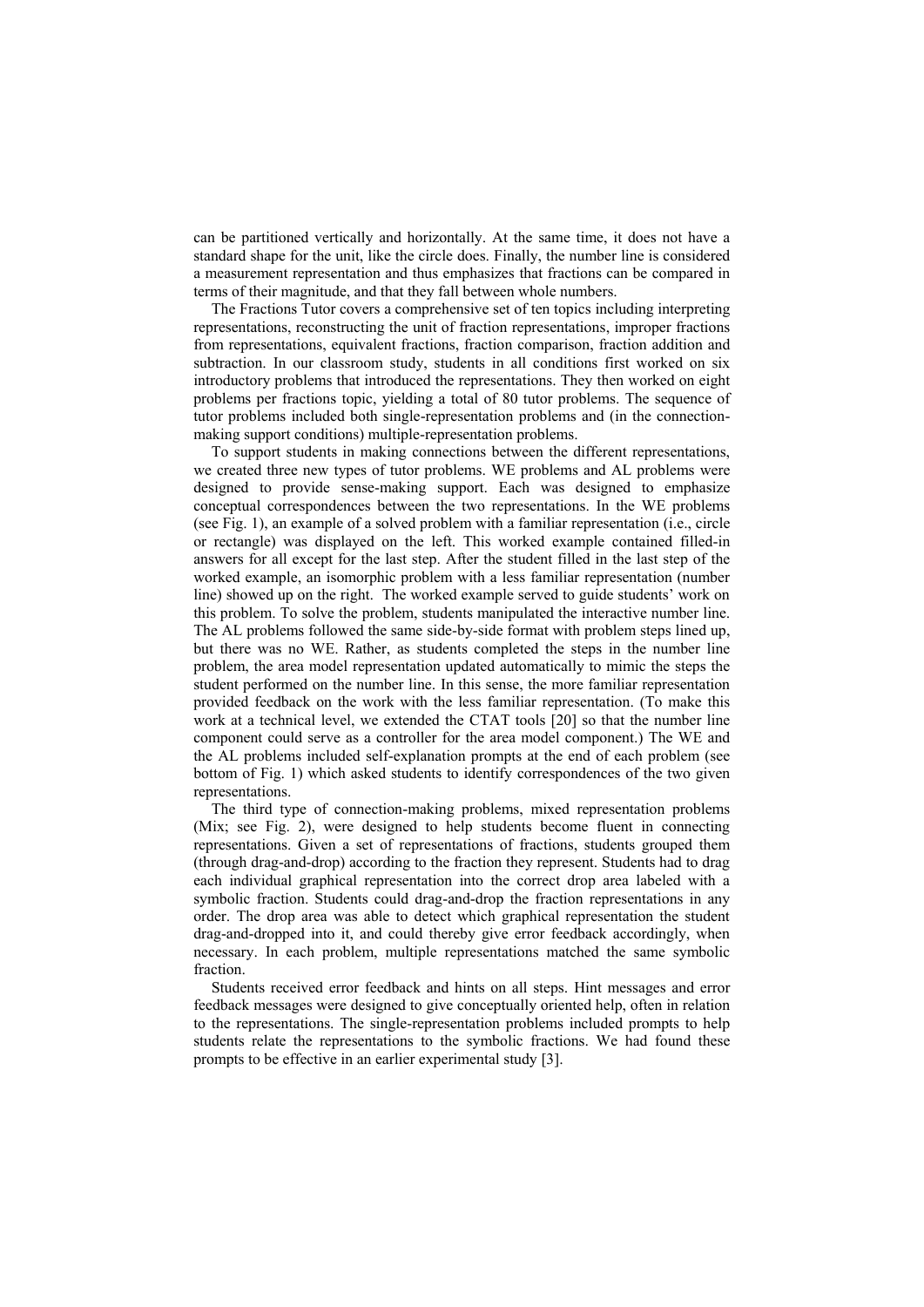

**Fig. 2.** Example of fluency support: mixed representations problem

### **2.2 Test Instruments**

We assessed students' knowledge of fractions at three test times. We created three equivalent test forms. Based on data from a pilot study with  $614<sup>th</sup>$ -grade students, we made sure that the difficulty level of the test was appropriate for the target age group, and that the different test forms did not differ in difficulty. In our classroom study, we randomized the order in which the different test forms were administered.

The tests targeted two knowledge types: procedural and conceptual knowledge. The conceptual knowledge scale assessed students' principled understanding of fractions. The test items included reconstructing the unit, identifying fractions from graphical representations, proportional reasoning questions, and verbal reasoning questions about comparison tasks. The procedural knowledge scale assessed students' ability to solve questions by applying algorithms. The test items included finding a fraction between two given fractions using representations, finding equivalent fractions, addition, and subtraction. The theoretical structure of the test (i.e., the two knowledge types just mentioned) was based on a factor analysis with the pretest data from the current experiment. We validated the resulting factor structure using the data from the immediate and the delayed posttests.

### **2.3 Experimental Design and Procedure**

In the present paper, we report the data from 599  $4<sup>th</sup>$ - and  $5<sup>th</sup>$ -grade students from one school district with 5 different elementary schools (25 classes) in the United States. Students participated in the study as part of their regular mathematics instruction. All students worked with versions of the Fractions Tutor designed and created specifically for this study. Students were randomly assigned to one of the conditions shown in Table 1. We used a 2 (fluency support) x 3 (sense-making support)  $+1$  (NL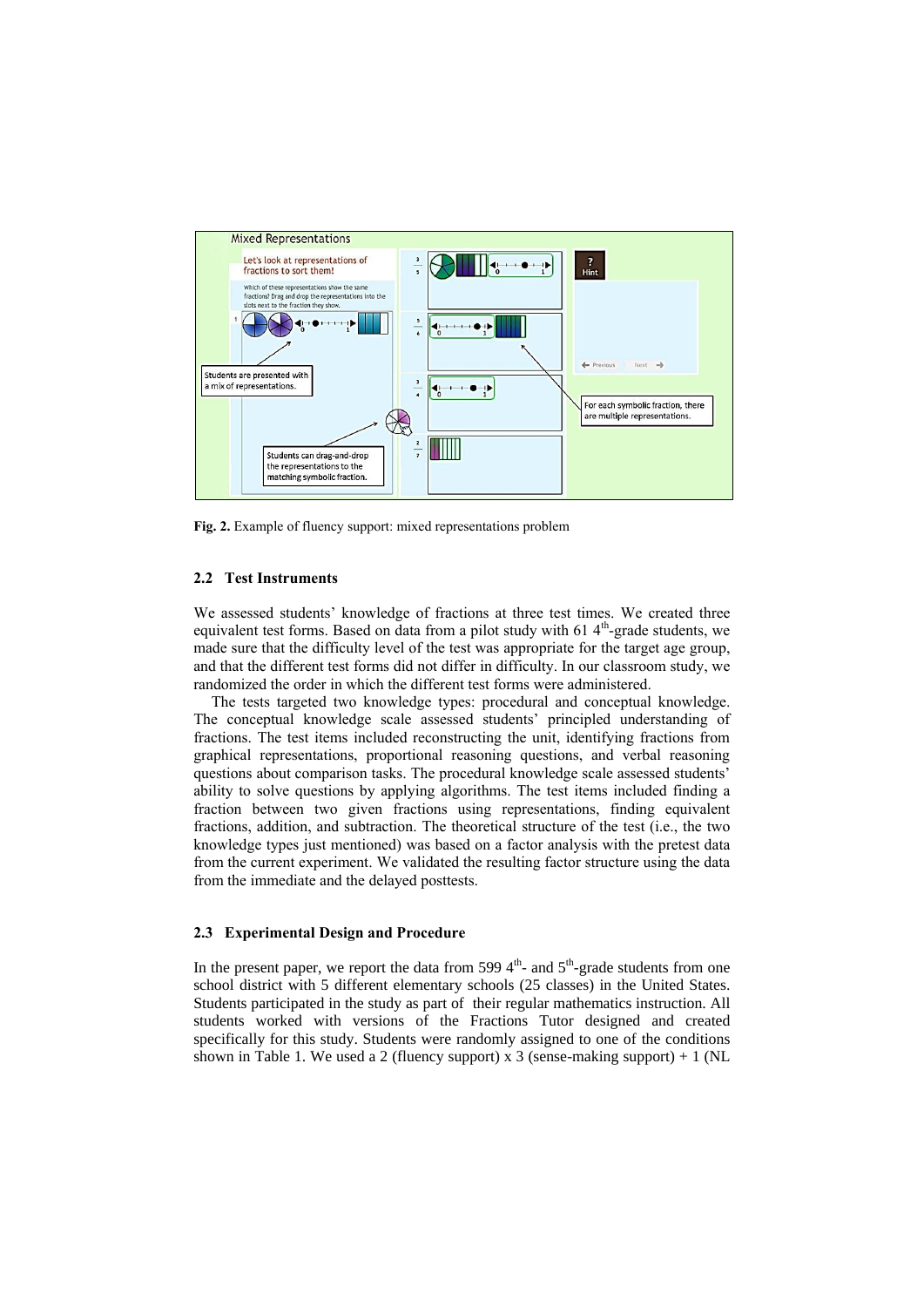control condition) experimental design to investigate the effects of connection making support on students' learning of fractions. The fluency support factor had two levels: students either received Mix problems as fluency support, or no fluency support. The sense-making support factor had three levels: students either received WE problems or AL problems as sense-making support, or no sense-making support.

We assessed students' knowledge of fractions three times. On the first day, students completed a 30-minute pretest. They then worked on the Fractions Tutor for about ten hours, spread across consecutive school days. The day following the tutor sessions, students completed a 30-minute posttest. About one week after the posttest, we gave students an equivalent delayed posttest.

|                    |                          | Sense-making support |                                |                   | Control |
|--------------------|--------------------------|----------------------|--------------------------------|-------------------|---------|
|                    |                          | None                 | Auto-linked<br>representations | Worked<br>example |         |
| Fluency<br>support | None                     | <b>MGR</b>           | AL.                            | WE                |         |
|                    | Mixed<br>representations | Mix                  | $AI-Mix$                       | WE-Mix            |         |
| Control            | NL                       |                      |                                |                   |         |

Table 1. Experimental conditions<sup>1</sup> included in the experimental study.

# **3 Results**

-

**Table 2.** Proportion correct: means (and standard deviation) for conceptual and procedural knowledge at pretest, immediate posttest, delayed posttest. Min. score is 0, max. score is 1.

|                         |            | pretest  | immediate posttest | delayed posttest |
|-------------------------|------------|----------|--------------------|------------------|
| conceptual<br>knowledge | <b>MGR</b> | .33(.20) | .45(.23)           | .48(.26)         |
|                         | AL         | .38(.20) | .49(0.23)          | .51(.26)         |
|                         | WE         | .36(.22) | .43(.20)           | .49(.26)         |
|                         | Mix        | .31(.21) | .37(.22)           | .44(.24)         |
|                         | AL-Mix     | .36(.20) | .43(.24)           | .49(.25)         |
|                         | WE-Mix     | .39(.21) | .52(.24)           | .58(.26)         |
|                         | NL         | .37(.20) | .43(.25)           | .48(.20)         |
| procedural<br>knowledge | MGR        | .25(.25) | .30(.28)           | .30(.26)         |
|                         | AL         | .21(.18) | .26(.24)           | .26(.24)         |
|                         | WE         | .26(.21) | .29(.24)           | .31(.27)         |
|                         | Mix        | .19(.17) | .23(.20)           | .25(.22)         |
|                         | AL-Mix     | .20(.18) | .25(.21)           | .26(.21)         |
|                         | WE-Mix     | .26(.20) | .32(.26)           | .33(.26)         |
|                         | NL         | .21(.20) | .25(.22)           | .27(.23)         |

<sup>&</sup>lt;sup>1</sup> MGR = multiple graphical representations,  $AL =$  auto-linked representations,  $WE =$  worked examples,  $Mix = mixed representations$ ,  $NL = number line$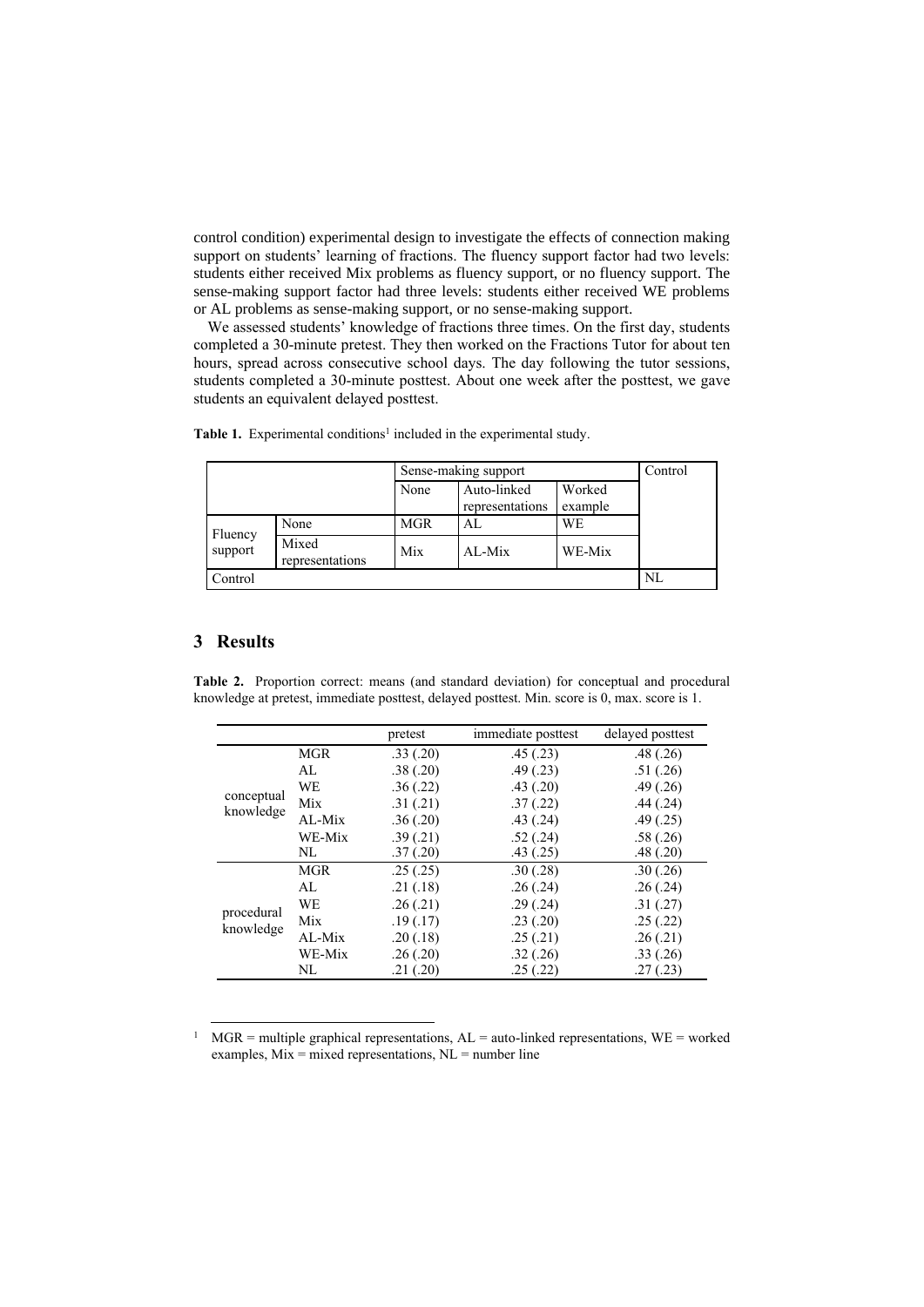Students who completed all tests, and who completed their work on the tutoring system were included in the analysis, yielding a total of  $N = 428$ . The number of students who were excluded from the analysis did not differ between conditions,  $\gamma^2$  (6,  $N = 169$  = 4.34,  $p > 0.10$ . Table 2 shows the means and standard deviations for the conceptual and procedural knowledge scales by test time and condition.

A hierarchical linear model (HLM; [21]) with four nested levels was used to analyze the data. HLMs are regression models that take into account nested sources of variability [21]. HLMs allow for significance testing in the same way as regular regression analyses do. We modeled performance for each of the three tests for each student (level 1), differences between students (level 2), differences between classes (level 3), and between schools (level 4). More specifically, we fit the following HLM:  $score_{ij} = test_j + sense_k + fluency_1 + sense_k * fluency_1 + pre_i * sense_k + pre_i * fluency_1 \quad 1)$  $+ student (class)_i + class (school)_i + school_i,$ 

with the dependent variable score<sub>ii</sub> being student<sub>i</sub>'s score on the dependent measures at test<sub>i</sub> (i.e., immediate or delayed posttest). Sense<sub>k</sub> indicates whether or not student<sub>i</sub> received sense-making support, and fluency<sub>l</sub> indicates whether student<sub>i</sub> received fluency support. In order to analyze whether students with different levels of prior knowledge benefit differently from connection-making support, we included students' pretest scores as a covariate (pre<sub>i</sub>), and modeled the interaction of pretest score with sense-making support ( $pre_i$ \*sense<sub>k</sub>), and with fluency support ( $pre_i$ \*fluency<sub>1</sub>). Student(class) $_i$ , class(school) $_i$ , and school<sub>i</sub> indicate the nested sources of variability due to the fact that student<sub>i</sub> was in a particular class of a particular school. The reported *p*-values were adjusted for multiple comparisons using the Bonferroni correction. We report partial  $\eta^2$  for effect sizes on main effects and interactions between factors, and Cohen's *d* for effect sizes of pairwise comparisons. An effect size partial  $\eta^2$  of .01 corresponds to a small effect, .06 to a medium effect, and .14 to a large effect. An effect size *d* of .20 corresponds to a small effect, .50 to a medium effect, and .80 to a large effect.

#### **3.1 Effects of Connection-Making Support**

We had expected that a combination of fluency support and sense-making support for connection making would lead to better results than either sense-making or fluency support alone. The results confirm our hypothesis for conceptual knowledge: we found a significant interaction effect between sense-making and fluency support on conceptual knowledge,  $F(2, 351) = 3.97$ ,  $p < .05$ , p.  $\eta^2 = .03$ , such that students who received both types of support performed best on the conceptual knowledge posttests. The main effects of sense-making and fluency support were not significant  $(Fs \le 1)$ . There was no significant interaction effect on procedural knowledge  $(F < 1)$ .

We had further predicted that WE problems would be the more effective type of sense-making support compared to AL problems. The results confirm this hypothesis for the conditions that received fluency support. Effect slices for the effect of sensemaking support (i.e., a test of the effect of sense-making support for each level of the fluency support factor) showed that there was a significant effect of sense-making support within the conditions with fluency support on conceptual knowledge, *F*(2,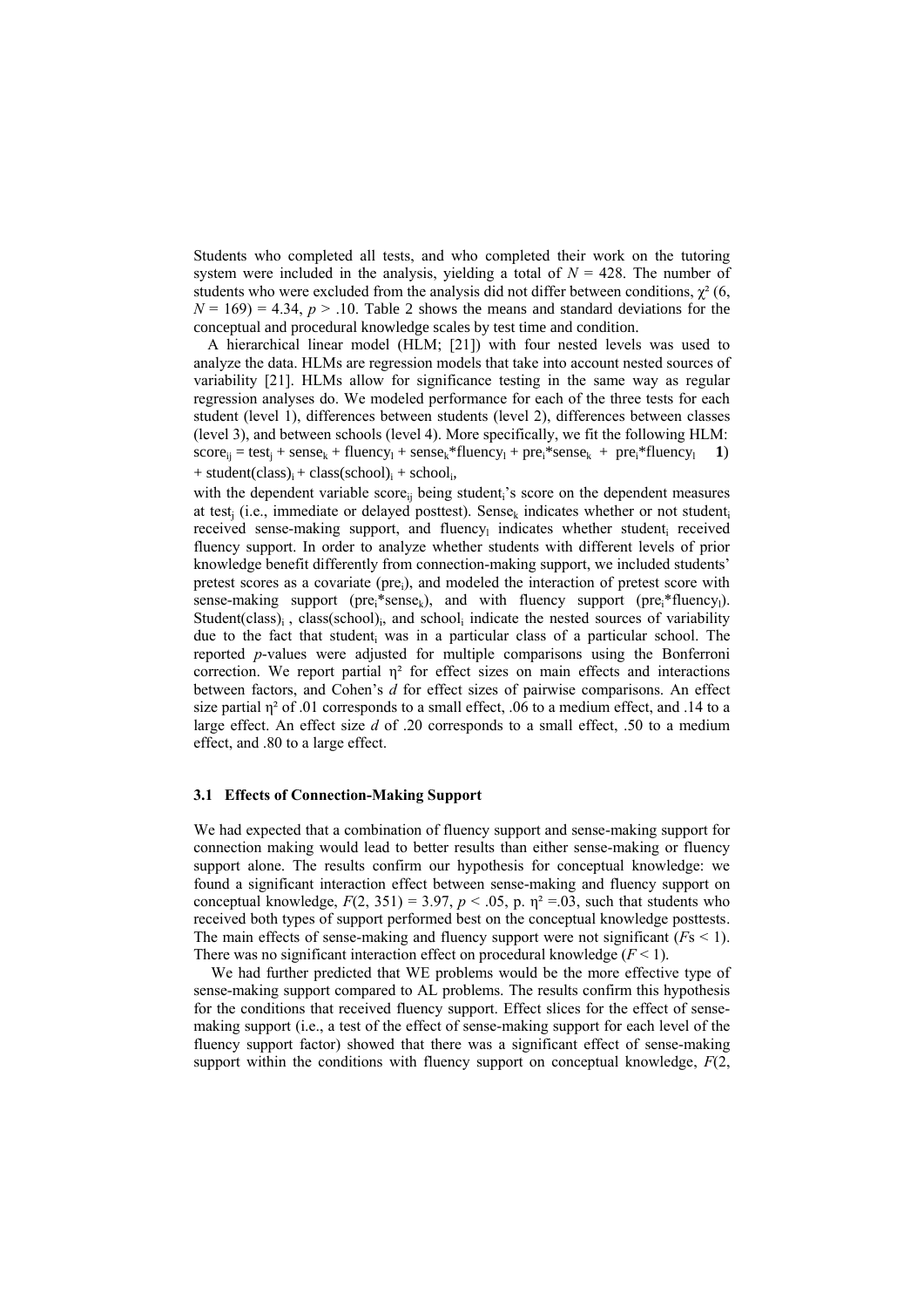$343$ ) = 4.34,  $p < .05$ , p.  $\eta^2 = .07$ , but not within the conditions without fluency support (*F* < 1). *Post-hoc* comparisons between the Mix, AL-Mix, and the WE-Mix conditions confirmed that the WE-Mix condition significantly outperformed the Mix condition,  $t(341) = 2.82$ ,  $p < 0.01$ ,  $d = 0.32$ , and the AL-Mix condition  $t(342) = 2.20$ ,  $p <$ .05, *d* = .26, on conceptual knowledge. In summary, WE problems are more effective in supporting sense-making of connections than AL problems, provided that students also receive fluency support.

Finally, to verify the advantage of receiving connection-making support over the NL control condition, we compared the most successful condition (WE-Mix) to the NL condition using *post-hoc* comparisons. The advantage of the WE-Mix condition over the NL was significant on conceptual knowledge,  $t(115) = 2.41$ ,  $p < .05$ ,  $d = .27$ .

#### **3.2 Learning Effects**

To investigate whether students learned from the pretest to the immediate posttest and to the delayed posttest across conditions, we modified the HLM and treated pretest scores as dependent variables, not as covariates (i.e.,  $pre_i$ ,  $pre_i$ \*sense<sub>k</sub>, and  $pre_i^*$ fluency<sub>l</sub> were excluded from the model in equation 1). The main effect for test was significant on procedural knowledge,  $F(2, 842) = 43.04$ ,  $p < .01$ , p.  $\eta^2 = .01$ , and conceptual knowledge,  $F(2, 842) = 98.56$ ,  $p < .01$ , p.  $\eta^2 = .11$ . Students in all conditions performed significantly better at the immediate posttest than at the pretest on conceptual knowledge,  $t(842) = 9.15$ ,  $p < .01$ ,  $d = .40$  and on procedural knowledge,  $t(842) = 7.15$ ,  $p < 0.01$ ,  $d = 0.20$ . Similarly, students performed significantly better at the delayed posttest than at the pretest on conceptual knowledge,  $t(842)$  = 13.80,  $p < 0.01$ ,  $d = 0.60$  and on procedural knowledge,  $t(842) = 8.70$ ,  $p < 0.01$ ,  $d = 0.24$ .

# **4 Discussion and Conclusion**

We had hypothesized that students would learn most robustly about fractions when being supported both in making sense of connections and in fluently making connections between multiple representations. Our results confirm this hypothesis for students' conceptual understanding of fractions: robust conceptual learning with multiple representations is enhanced by a combination of fluency support and sensemaking support for connection making. We did not find effects of connection-making support on procedural knowledge. This finding is not surprising: it is conceivable that making connections between multiple representations benefits students' principled understanding of fractions but not their algorithmic knowledge of operations.

The fact that we did not find main effects of sense-making support and fluency support for connection making, on the other hand, is surprising: it shows that each type of connection-making support alone is not effective, but that the combination of both is needed to enhance students' conceptual understanding of fractions. This finding is particularly interesting because prior research on connection making has mostly focused on sense-making processes by supporting connection making of structurally equivalent elements. Our results suggest that standard sense-making support for connection making should be extended by also supporting fluency in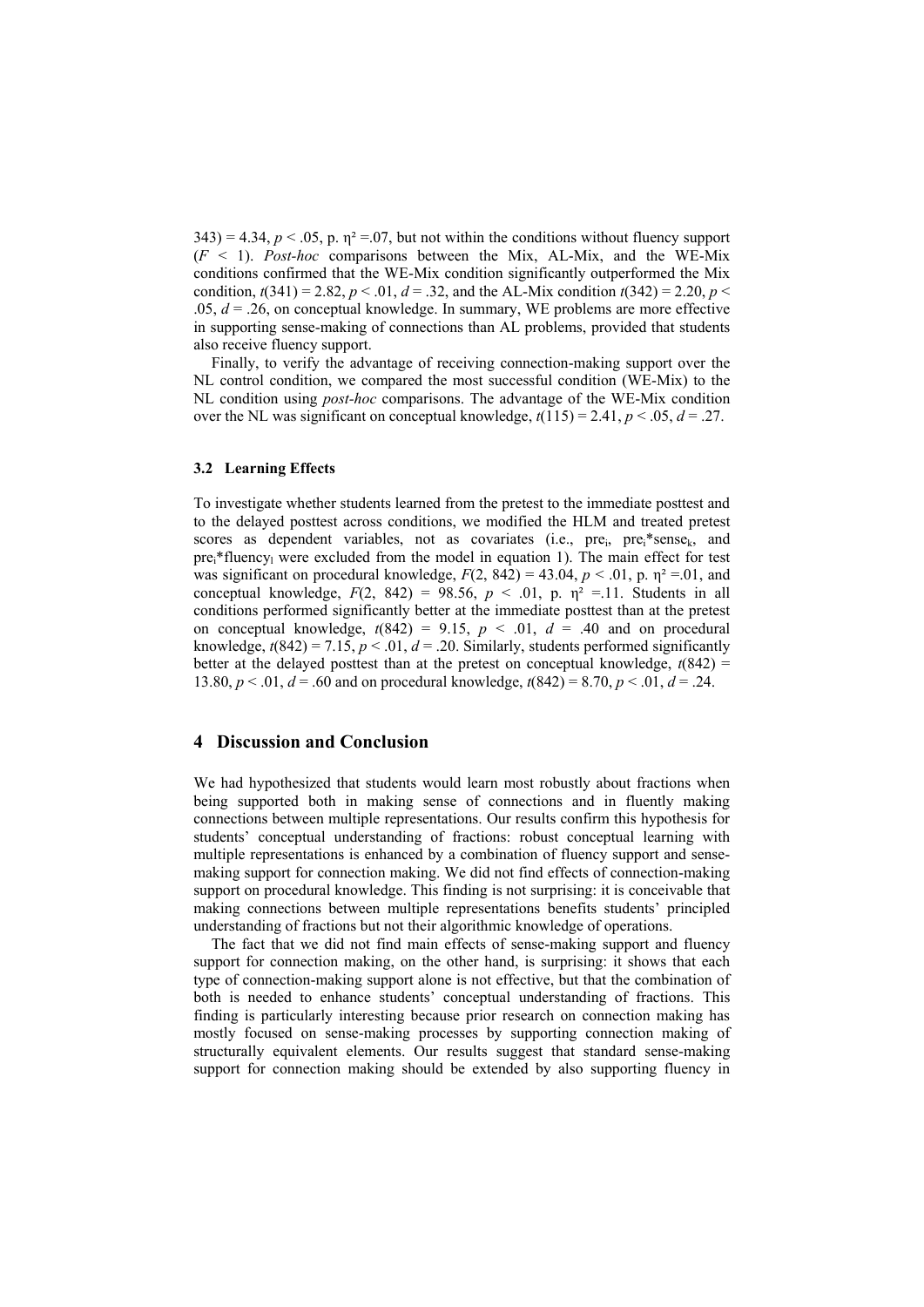making connections. It is possible that fluency activities allow students to deepen the conceptual knowledge about connections they acquired through sense-making activities.

With respect to *how* best to support sense making, our finding that WE support leads to better learning than AL support demonstrates, in line with earlier research on connection making [13], that students need to actively create connections between representations. We show that a novel application of WEs is effective in supporting active connection making. This finding extends the existing literature on WEs by showing that they can help students benefit from multiple representations when used as a means to support sense-making of connections.

As predicted, the advantage for combining fluency and sense-making support for connection making was also significant compared to the control condition who worked only with number lines. Number lines are often considered the most important graphical representation of fractions [10], which may lead teachers to use only number lines in fractions instruction. However, our findings show that with effective connection-making support, multiple representations of fractions can facilitate the acquisition of conceptual knowledge more so than practicing only the number line.

Finally, our results demonstrate significant learning gains for students who worked with the Fractions Tutor during their regular mathematics class. The gains persist at least until one week after the study when we administered the delayed posttest. This finding extends the ITS literature by demonstrating the effectiveness of a Cognitive Tutor for elementary-school students. Evaluation studies with ITSs have focused far more on high schools and middle schools than elementary schools [18,19]. Furthermore, the substantial and robust learning gains are encouraging, given that fractions are a difficult topic for elementary and middle-school students – a fact that provides a major obstacle for later mathematics learning, such as in algebra [8]. Our ITS for fractions is effective in helping students overcome some of these difficulties.

In conclusion, the present experiment extends the ITS and educational psychology literature on learning with multiple representations in several ways. First, our findings show that, although prior research has conceived of connection making as primarily a sense-making process, effective connection making involves fluency processes and therefore requires activities aimed at supporting sense making *and* activities aimed at supporting fluency. Second, we demonstrate that students need to be *active* in making connections between representations, and that a novel application of *worked examples* is effective in helping students to accomplish this difficult task. Third, the study provides insight into *the type of knowledge* for which connection-making support is beneficial. Connection-making support does not benefit students in learning to apply algorithms to solve procedural tasks, but it helps them acquire conceptual knowledge of domain principles. Finally, our findings extend the findings on the effectiveness of Cognitive Tutors to the younger population of elementary school students.

# **Acknowledgements**

This work was supported by the National Science Foundation, REESE-21851-1- 1121307. We thank Ken Koedinger, Mitchell Nathan, Kathy Cramer, Peg Smith, Jay